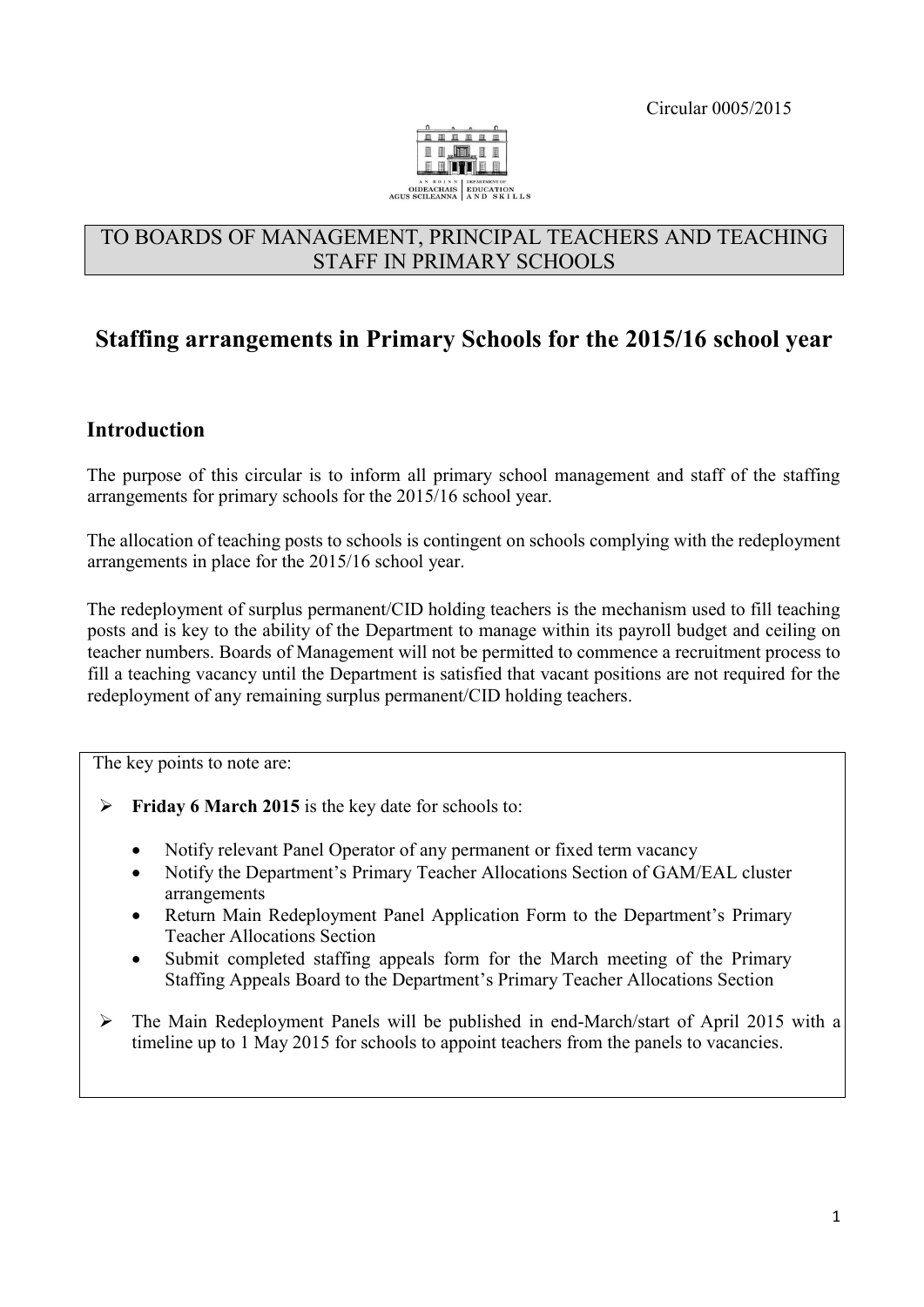# **Contents of Circular**

This circular is structured as follows and contains the following information:

- **Section 1:** Staffing arrangements for the 2015/16 school year **Section 2:** Background detail on the staffing arrangements for the 2015/16 school year **Section 3:** Redeployment Arrangements for the 2015/16 school year **Section 4:** Primary Staffing Appeals Board **[Appendix A:](http://www.education.ie/en/Circulars-and-Forms/Active-Circulars/cl0005_2015_appendix_a.pdf)** Primary Staffing schedule tables for the 2015/16 school year **[Appendix B:](http://www.education.ie/en/Circulars-and-Forms/Active-Circulars/cl0005_2015_appendix_b.pdf)** Enrolment thresholds for Administrative Principal and Administrative Deputy Principal post **[Appendix C](http://www.education.ie/en/Circulars-and-Forms/Active-Circulars/cl0005_2015_appendix_c.pdf)**[:](http://www.education.ie/en/Circulars-and-Forms/Active-Circulars/cl0005_2015_appendix_c.pdf) Updated list of all schools showing the following allocations data for the 2015/16 school year
	- GAM/EAL allocation for each school
	- Permanent allocation for schools with high concentration of pupils that require language support
	- List of circa. 1,700 base schools for full-time permanent resource posts
- **[Appendix D](http://www.education.ie/en/Circulars-and-Forms/Active-Circulars/cl0005_2015_appendix_d.pdf)**[:](http://www.education.ie/en/Circulars-and-Forms/Active-Circulars/cl0005_2015_appendix_d.pdf) Form GAcluster2015 Notification of newly clustered GAM/EAL posts for the 2015/16 school year
- **[Appendix E:](http://www.education.ie/en/Circulars-and-Forms/Active-Circulars/cl0005_2015_appendix_e.pdf)** Application Form for Permanent/CID Holding Teachers' Access to the Main Redeployment Panel for the 2015/16 school year
- **[Appendix F](http://www.education.ie/en/Circulars-and-Forms/Active-Circulars/cl0005_2015_appendix_f.pdf)**[:](http://www.education.ie/en/Circulars-and-Forms/Active-Circulars/cl0005_2015_appendix_f.pdf) Application to the Primary Staffing Appeals Board 2015/16 School Year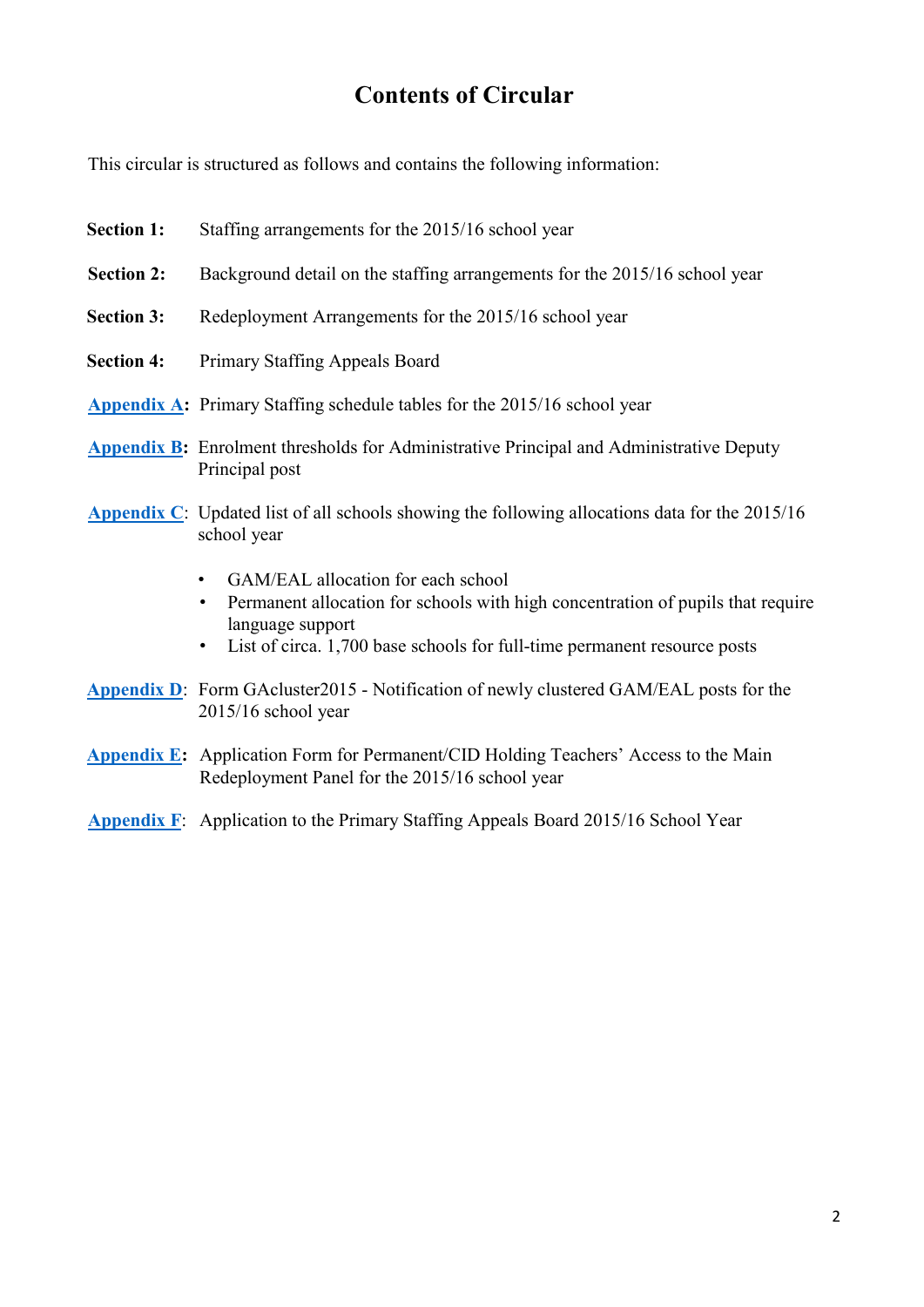### **Further information/FAQs**

Any additional information on the teacher allocation process and also regular updates on progress on clearing redeployment panels will be published on the Department's website.

The Department has also published an **[FAQ](http://www.education.ie/en/Schools-Colleges/Services/Teacher-Allocations-Staffing/Teacher-Allocation/cl0005_2015_main_panel_faq.pdf)** (Frequently Asked Questions) document on Redeployment Arrangements at Primary Level for Surplus Permanent and CID Holding Teachers through the Main Panel and an **FAQ [document on Circular 0005/2015](http://www.education.ie/en/Schools-Colleges/Services/Teacher-Allocations-Staffing/Teacher-Allocation/cl0005_2015_circular_faq.pdf)**, Staffing Arrangements in Primary Schools for the 2015/16 School Year.

### **Queries**

If, after reading this circular [and the related FAQ documents,](http://www.education.ie/en/Schools-Colleges/Services/Teacher-Allocations-Staffing/Teacher-Allocation/cl0005_2015_circular_faq.pdf) you have queries in relation to the staffing allocation for your school, you may e-mail the queries to primaryallocations@education.gov.ie. Please include the school roll number and school name in the subject line with any email enquiry.

Hubert Loftus Principal Officer Teacher Allocations Section

February 2015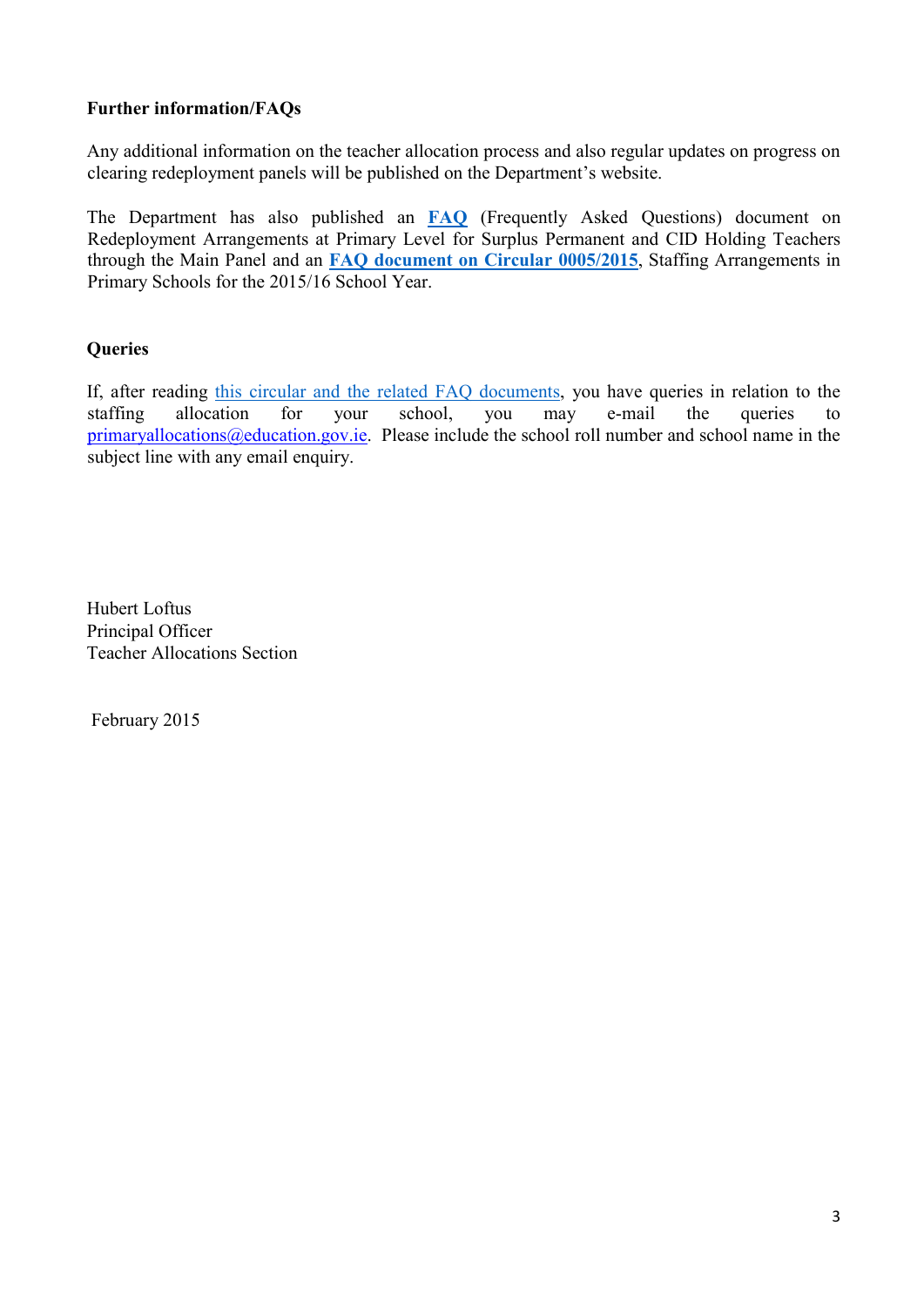# **Key dates for schools in relation to the teacher allocation and redeployment process**

| <b>Key action</b>                                                                                                                                                                                                                                                                                                                                                                                                                                                                                                                                                              | Date for action to be completed                                                       |
|--------------------------------------------------------------------------------------------------------------------------------------------------------------------------------------------------------------------------------------------------------------------------------------------------------------------------------------------------------------------------------------------------------------------------------------------------------------------------------------------------------------------------------------------------------------------------------|---------------------------------------------------------------------------------------|
| The staffing schedule enrolment tables at <b>Appendix A</b> enables schools to check<br>their mainstream staffing levels for the 2015/16 school year.<br>The enrolment thresholds in <b>Appendix B</b> enables schools to check if they are<br>entitled to Administrative Principal and/or Administrative Deputy Principal<br>status.                                                                                                                                                                                                                                          | Immediate                                                                             |
| Schools must notify their relevant Panel Operator (e.g. Diocesan Secretary, etc.)<br>of any impending permanent and fixed term vacancy as a consequence of the<br>staffing schedule or any other reason known at this stage. Teachers who plan to<br>retire on or before 31 August 2015 should notify their Board of Management<br>before Friday 6 March 2015.                                                                                                                                                                                                                 | Friday, 6 March 2015                                                                  |
| Subsequent permanent and fixed term vacancies must be notified by schools to<br>their relevant Panel Operator (e.g. Diocesan Secretary etc.) within 5 working<br>days of the vacancy becoming known to the Chairperson or Principal.                                                                                                                                                                                                                                                                                                                                           | Within 5 working days of vacancy<br>becoming known to the Chairperson<br>or Principal |
| The GAM/EAL allocation at <b>Appendix C</b> has been updated for schools that had<br>a change in the number of classroom posts in the 2014/15 school year. This<br>impacts on some of the existing clustering arrangements. Such schools are now<br>required to make appropriate arrangements to re-cluster their GAM/EAL hours<br>into full-time (25 hour) posts with nearby neighbouring schools. Base schools<br>must notify the Department's Primary Teacher Allocations Section on Form<br>GAcluster2015 (Appendix D) of new clustering arrangements for GAM/EAL<br>hours | Friday, 6 March 2015                                                                  |
| Schools that have surplus permanent/CID holding teachers should arrange for the<br>completed Redeployment Panel Application Form(s) in <b>Appendix E</b> to be<br>returned to the Department's Primary Teacher Allocations Section.                                                                                                                                                                                                                                                                                                                                            | Friday, 6 March 2015                                                                  |
| The Staffing Appeals Board will be holding its meetings in March, May and<br>October 2015. The first meeting will be held in March 2015.<br>The closing date for submission of completed appeals forms $(\triangle ppendix)$ for<br>the March meeting is Friday 6 March 2015.                                                                                                                                                                                                                                                                                                  | Friday, 6 March 2015                                                                  |
| The Department is aiming to have the redeployment panels published by end-<br>March / start of April 2015.                                                                                                                                                                                                                                                                                                                                                                                                                                                                     | End-March/Start of April 2015                                                         |
| Closing date for schools to submit their application for developing post(s) on the<br>basis of their projected enrolments for September 2015.                                                                                                                                                                                                                                                                                                                                                                                                                                  | 27 March 2015                                                                         |
| Schools with vacancies have until Friday, 1 May 2015 to fill their vacancies<br>from the Main Redeployment Panels. Thereafter, Panel Officers will be<br>appointed to facilitate the redeployment of surplus permanent/CID holding<br>teachers.                                                                                                                                                                                                                                                                                                                                | Friday, 1 May 2015                                                                    |
| Schools with base resource posts are listed at Appendix C. After the NCSE<br>approved allocations of resource hours have issued, schools unable to access<br>surplus teaching capacity in these full-time base posts will be allocated mainly<br>part-time temporary resource hours.                                                                                                                                                                                                                                                                                           | May 2015 onwards                                                                      |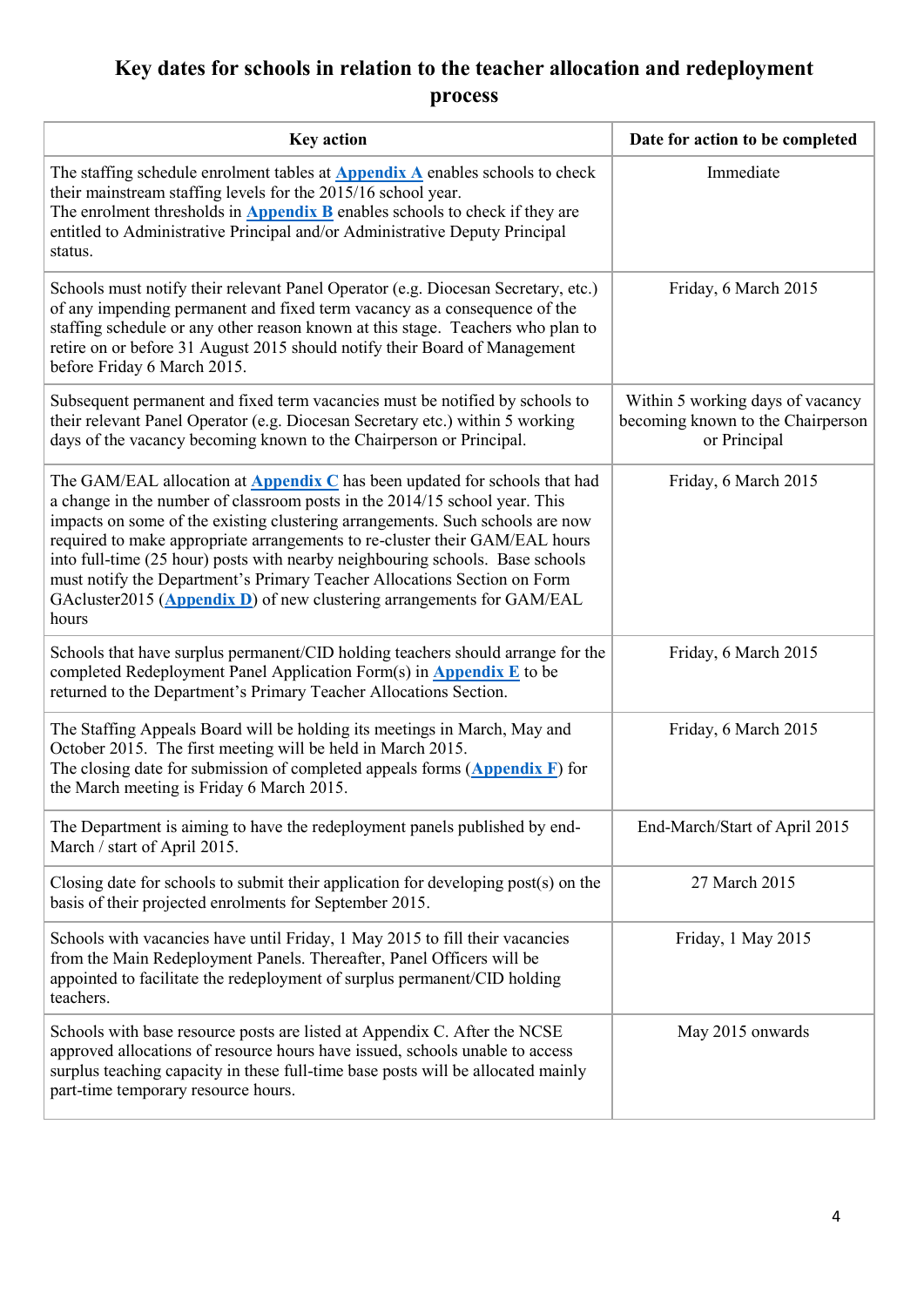# **Staffing arrangements for the 2015/16 school year**

The following are the main elements of the staffing arrangements that will operate in primary schools for the 2015/16 school year:

## **1. Mainstream Classroom Teaching Posts**

The enrolment tables for the operation of the staffing schedule for the 2015/16 school year are listed at **[Appendix A](http://www.education.ie/en/Circulars-and-Forms/Active-Circulars/cl0005_2015_appendix_a.pdf)** of this Circular. This enables schools to now check their **mainstream staffing levels for the 2015/16 school year**.

The enrolment tables at Appendix A includes the **staffing schedules for DEIS Urban Band 1 schools.**

Posts allocated on the basis of the staffing schedule are specifically for mainstream classes and should be deployed accordingly. School authorities are requested to ensure that the number of pupils in any class is kept as low as possible, taking all relevant contextual factors into account (e.g. classroom accommodation, fluctuating enrolment etc.). However, school authorities should, where possible, use their autonomy under the staffing schedule to implement smaller class sizes for junior classes.

## **2. Administrative Principal and Administrative Deputy Principal**

The criteria for the appointment of **Administrative Principal and Administrative Deputy Principal** posts are based on pupil numbers.

The relevant enrolment thresholds are outlined in **[Appendix B](http://www.education.ie/en/Circulars-and-Forms/Active-Circulars/cl0005_2015_appendix_b.pdf)** of this Circular.

## **3. Developing School Criteria for the 2015/16 School Year**

A developing school is defined as a school where the enrolment on 30 September, 2015 is projected to exceed the enrolment on 30 September, 2014:

i) by a minimum numerical increase (as specified at (a) and (b) below)

and

ii) by having a stipulated excess of 5 pupils above the required appointment figure

Where a school is expanding the number of intake classes which would generate a new stream, the school must have received prior approval for such expansion from both the school patron and from the Planning and Building Unit of the Department.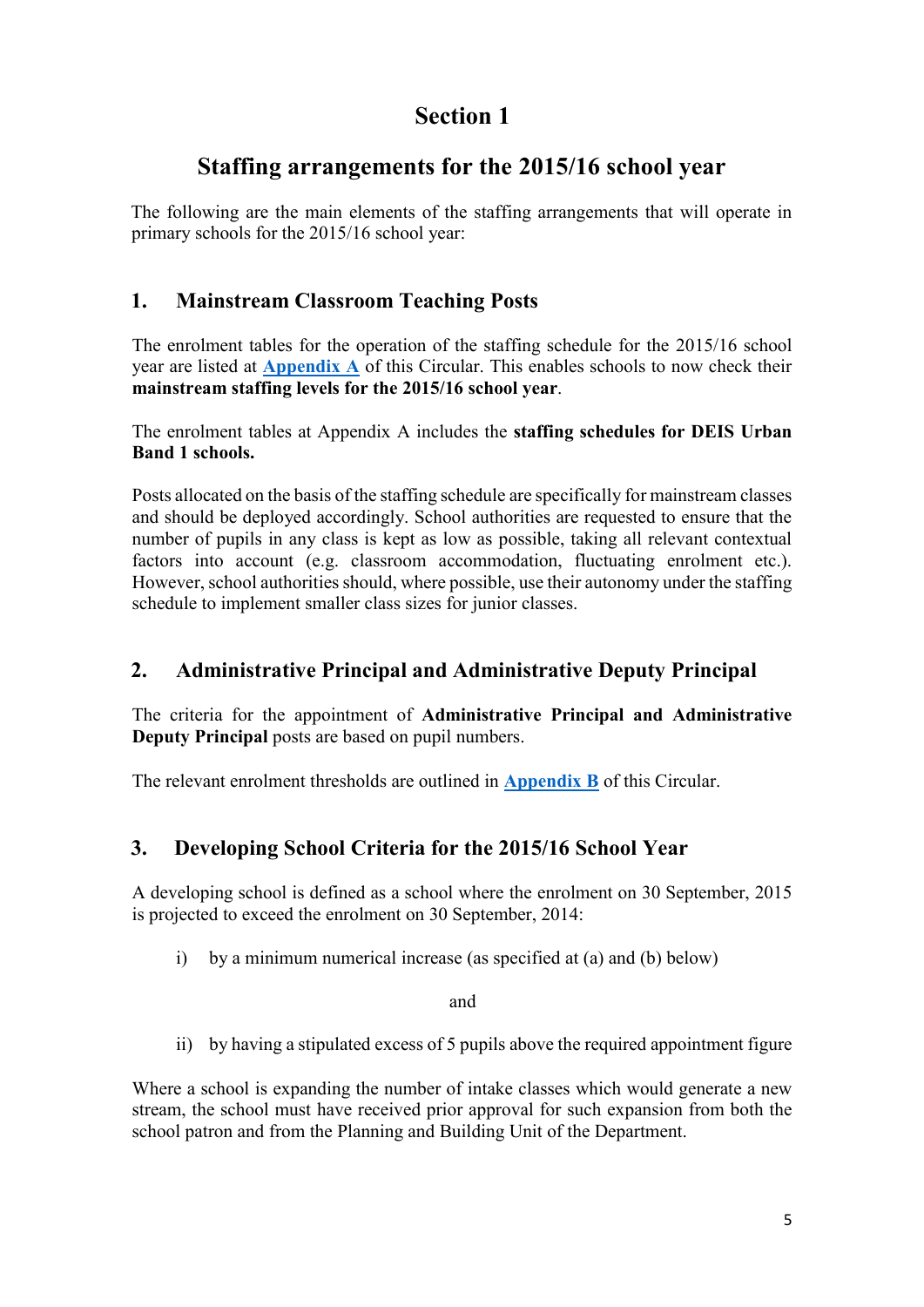- (a) For primary schools with a Staffing of Principal plus 6 Mainstream Class Teachers or fewer, the minimum numerical increase in enrolment over the 30 September 2014 enrolment referred to at (i) above is 15 pupils. An average class size in excess of 28 pupils must also apply to such schools seeking a post under this criterion (see exceptions below). This is calculated by applying the number of mainstream posts anticipated for the 2015/16 school year (excluding developing post) to the number of pupils projected to be enrolled in September 2015.
- (b) For primary schools with a Staffing of Principal plus 7 Mainstream Class Teachers or greater the minimum numerical increase in enrolment over the 30 September 2014 enrolment referred to at (i) above is 25 pupils.

Schools must qualify under both criteria at (i) and (ii) above and in the case of such schools, an additional permanent post(s) may be sanctioned provisionally pending the confirmation of the valid enrolment on 30 September, 2015. The staffing will be adjusted in the light of the actual valid enrolments on 30 September, 2015.

### **Two exceptions exist:**

#### **1. Developing schools seeking the appointment of the 2nd mainstream class teacher (P+2)**

In such instances, schools projecting a minimum numerical increase on 30 September 2015 of 15 pupils in excess of 30 September 2014 enrolment are not required to meet either the stipulated excess number of 5 pupils on the appointment figure or the stipulated average class size. However, the minimum projected enrolment of 56 pupils must be achieved to secure a 2nd mainstream class teacher on developing school grounds for the 2015/16 school year.

#### **2. Schools seeking the appointment of more than one developing school post**

In such instances, schools must meet the requirement of minimum numerical increase and the stipulated excess number of 5 pupils on the appointment figure for the first developing school post. In the case of each post sought thereafter, the stipulated excess number of 5 pupils on the appointment figure must be met.

Schools should email their applications for an additional teaching post(s) on developing grounds to the Department's Primary Teacher Allocations Section, primaryallocations@education.gov.ie on or before **Friday, 27 March 2015.**

While later applications will also be considered, schools are encouraged to have their applications sent to the Department's Primary Teacher Allocations Section on or before **Friday, 27 March 2015**.

**Schools are reminded that in the context of seeking additional resources from the Department on developing school grounds it is very important that the projected enrolment is realistic.** The school's staffing will be adjusted downwards in light of projected enrolment not being achieved on 30 September 2015.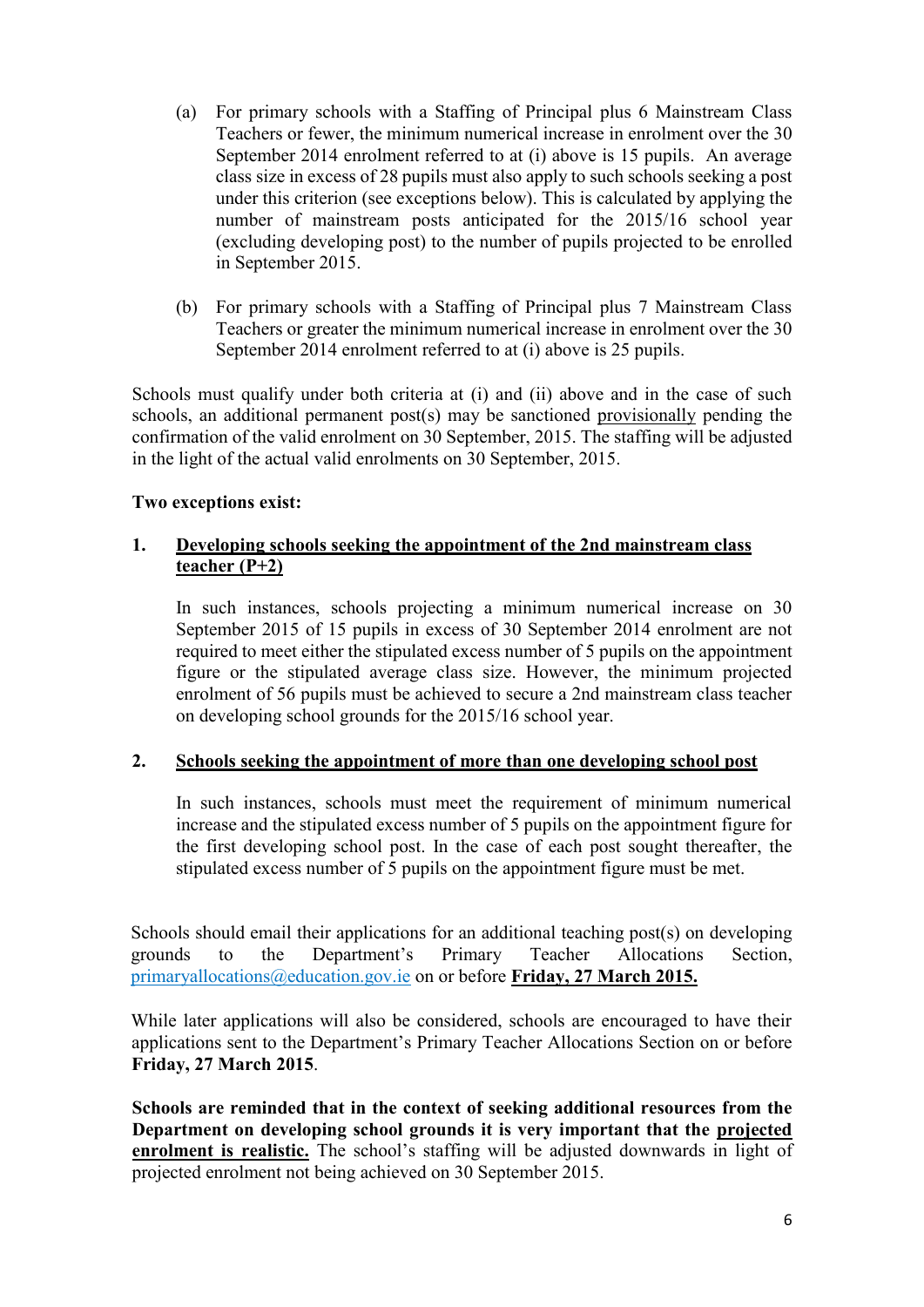## **4. Island Schools**

In the event that a reduction in the pupil numbers of an island school will result in the loss of the first mainstream class teacher (i.e.  $P+1$ ) or second mainstream class teacher (i.e.  $P+ 2$ ), the posts may be retained, subject to:

- $\bullet$  in the case of  $1<sup>st</sup>$  mainstream class teacher the total number of pupils in the school being 8 or above and the school being the only primary school remaining on the island, or
- $\bullet$  in the case of the 2<sup>nd</sup> mainstream class teacher the total number of pupils in the school being 45 or above and the school being the only primary school remaining on the island.

## **5. GAM/EAL (General Allocation Model and Language Support)**

A school's GAM/EAL allocation for the 2015/16 school year is based on its mainstream classroom posts for the 2014/15 school year.

The GAM/EAL allocation has been updated for the 2015/16 school year to reflect changes in the number of classroom posts in schools in the 2014/15 school year. The GAM/EAL allocation for all schools is listed in **[Appendix C](http://www.education.ie/en/Circulars-and-Forms/Active-Circulars/cl0005_2015_appendix_c.pdf)** (Columns A and B).

Where there has been a change in the GAM/EAL hours for any of the schools involved in a cluster, the existing cluster is regarded as ceased and this position is reflected at Appendix C (Column D).

Where there has been no change to the GAM/EAL allocation for any of the schools involved in an existing cluster, Appendix C has been compiled on the basis that the cluster remains in place (Column C). **Note:** There is no requirement to send the Form GAcluster2015 to the Department if there is no change in the cluster.

Schools with hours available for clustering now have a period until **Friday, 6 March 2015** to enter into a cluster arrangement to achieve a full-time post (25 hours) through sharing arrangements with other neighbouring school(s).

**Following the school led process for clustering of GAM/EAL hours, a Department led clustering process will be initiated after 6 March 2015 for any remaining hours in schools that have not been clustered.** 

#### **Newly established schools which open for the 2015/16 school year:**

Schools that are newly established in the 2015/16 school year (excluding amalgamated schools) will have their GAM/EAL allocation based on their mainstream classroom posts for the 2015/16 school year.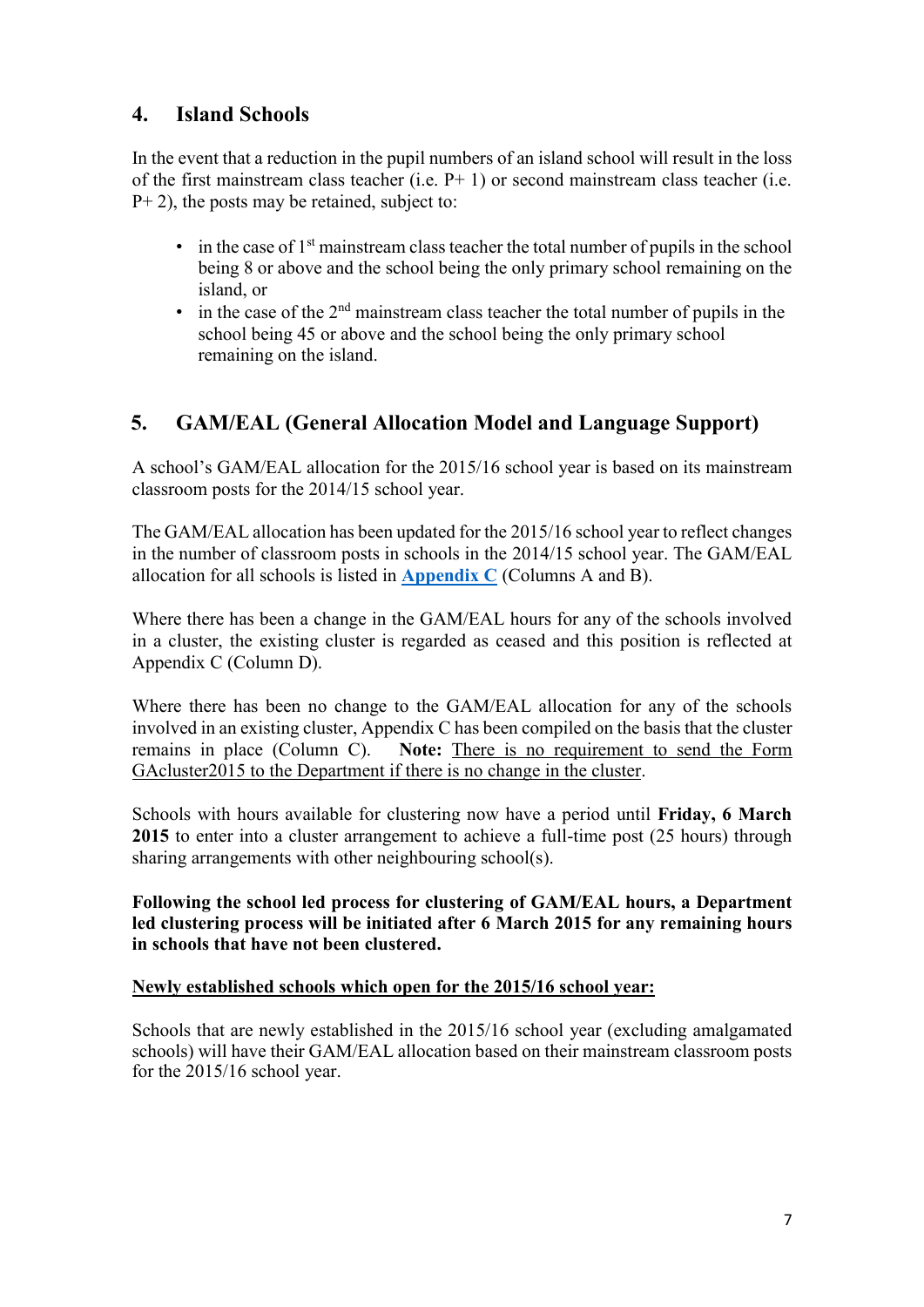#### **Schools with posts sanctioned under the Developing Schools criteria for the 2015/16 school year:**

Schools which have been approved for 2 or more developing posts for the 2015/16 school year will have their GAM/EAL allocation for the 2015/16 school year adjusted to take account of the first developing post approved (i.e. will receive sanction for an additional 5 hours GAM/EAL allocation for the 2015/16 school year).

Such schools should apply for their developing posts as soon as possible so as to facilitate their GAM clustering arrangements.

#### **Clustering Arrangements for shared GAM/EAL posts:**

Schools are reminded that once a GAM/EAL cluster has been established it remains in place from year to year and any future change to the cluster combination **can only be made** if:

- 1. There is a change in the GAM/EAL hours for any one of the schools in the cluster in a subsequent school year, or,
- 2. All schools in the cluster agree to end the cluster arrangement. Agreement to end the cluster arrangement for the 2016/17 school year must be notified to the Department's Primary Teacher Allocations Section by 31 December 2015 (An email or letter from all schools in the cluster must be provided).

#### **Completing Form GAcluster2015**

Schools must notify the Department on Form GAcluster 2015 (**[Appendix D](http://www.education.ie/en/Circulars-and-Forms/Active-Circulars/cl0005_2015_appendix_d.pdf)[\)](http://www.education.ie/en/Circulars-and-Forms/Active-Circulars/cl0013_2013_appendix_D.pdf)** of their new clustering arrangements for GAM/EAL hours for the 2015/16 school year. Completed forms should be returned to the Department's Primary Teacher Allocations Section as soon as possible but no later than close of business on **Friday, 6 March 2015.** 

**GAM/EAL hours that are clustered into new full-time posts and received before this deadline will be automatically approved by the Department. Schools that do not return the completed form within the above timeframe or where all of a school's GAM/EAL hours are not clustered into full-time posts will be included, as appropriate, in the Department led clustering process.**

If necessary, the Department will use the opportunity to engage in a Department led clustering process of remaining GAM/EAL hours to facilitate the redeployment of any remaining surplus permanent teachers.

It continues to be the case that because of the later timeline for the allocation of resource hours by the NCSE, schools will not be permitted to combine GAM/EAL and NCSE approved resource hours together into full-time posts.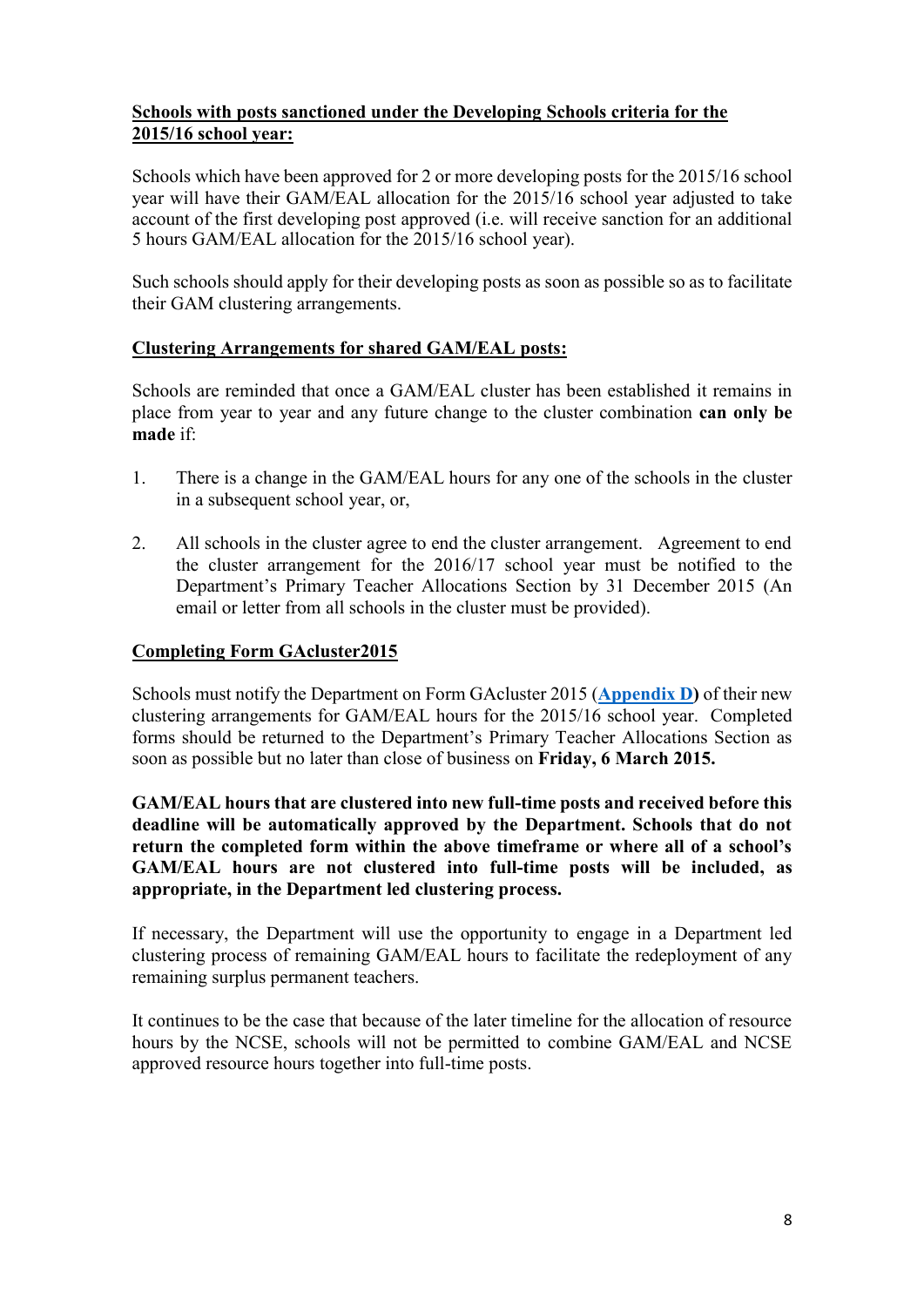## **6. Additional Allocations for Schools with High Concentrations of Pupils that require Language Support (EAL)**

Schools that were allocated a permanent language support post(s) (EAL) in the 2014/15 school year will retain this post(s) for the 2015/16 school year. The relevant schools are listed at [Appendix C.](http://www.education.ie/en/Circulars-and-Forms/Active-Circulars/cl0007_2014_appendixC.pdf)

The continued requirement for the above additional permanent language support posts will be reviewed on a regular basis by the Department, having regard to enrolment trends and the number of pupils requiring language support.

### **Appeal Process:**

See Section 4 for the appeal criterion for additional temporary language support post(s) provided on the basis of appeals to the Staffing Appeals Board.

## **7. Resource Posts**

83% of all NCSE approved hours in the 2014/15 school year were allocated to schools with resource base posts.

There will be no changes to the location of resource base posts for the 2015/16 school year.

However, it is open to the management of a school with a base post to opt out of being a base school, particularly if the NCSE resource hour allocation for that school is low. The Department's Primary Teacher Allocations Section should be contacted to facilitate the withdrawal of the base post from the school.

The full list of circa 1,700 base schools is published in Appendix C (Column E) of this Circular.

Base schools will be required to co-operate with their neighbouring schools to ensure that any surplus capacity in the (25 hour) resource posts is made available to neighbouring schools to meet their NCSE approved resource hour requirements. Failure to do so may result in the post being re-based in a neighbouring school instead.

Schools that do not have a resource base post are required to check for available surplus capacity in base posts in neighbouring schools before making an application to the Department's Primary Teacher Allocations Section. A check for any nearby surplus capacity will also be done by the Department's Primary Teacher Allocations Section before any sanction is given to fill these hours.

Where a school that does not have a base post has been approved for 25 or more NCSE approved hours, a temporary post will be sanctioned for the 2015/16 school year. Where a school has less than 25 hours that cannot be met from other schools, sanction will be given for part time hours to fill this post.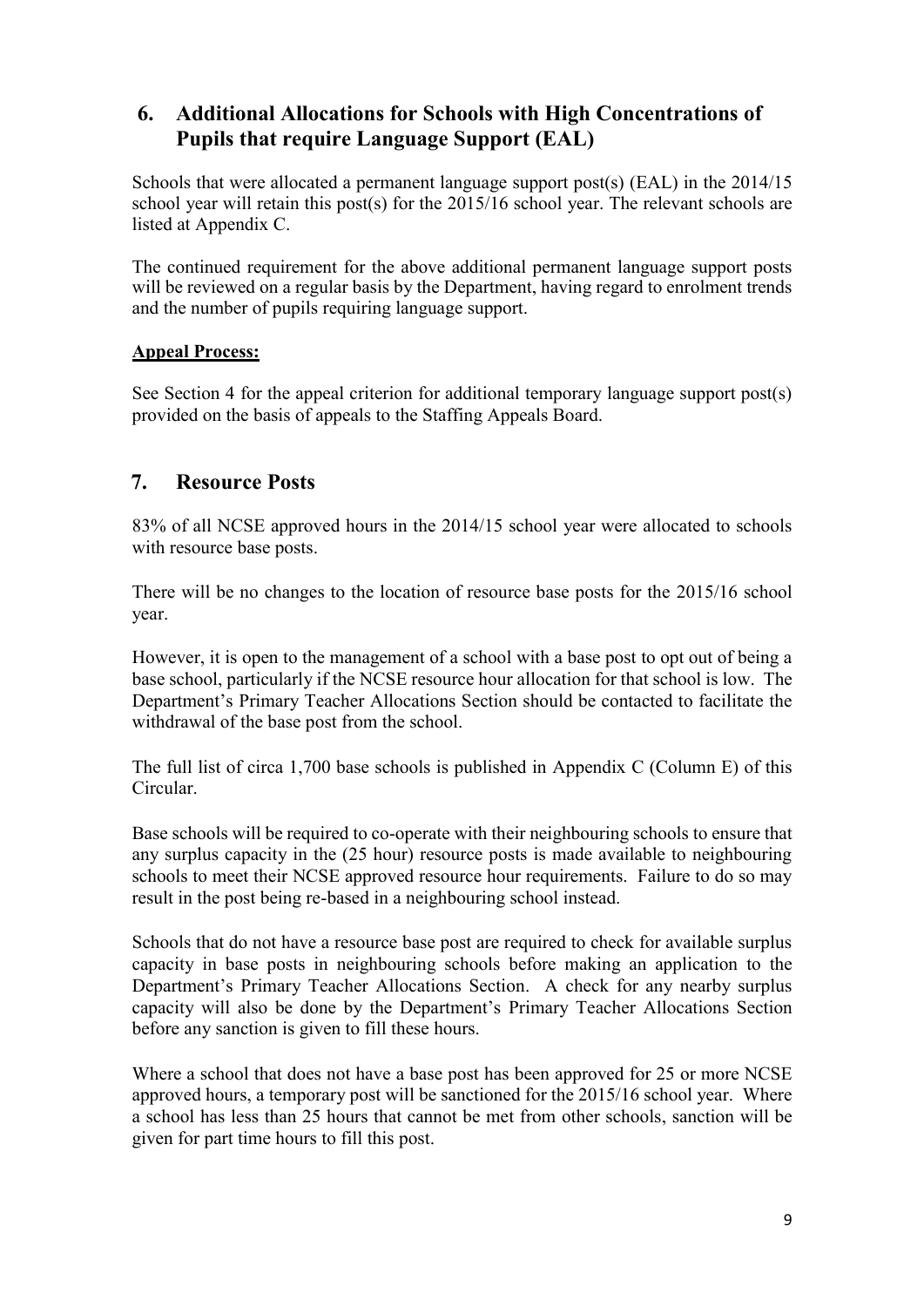**A school is not permitted to employ a fixed term or part-time teacher to cover NCSE approved hours until they receive prior written sanction from the Department's Primary Teacher Allocations Section.** 

## **8. Local Arrangements in relation to Teachers in Shared Posts (GAM/EAL and Resource)**

Due to the later timeline for the allocation of resource hours by the NCSE, schools **are reminded that they cannot combine GAM/EAL and NCSE approved resource hours** together into full-time posts.

However, when the allocations and redeployment process for surplus permanent/CID teachers is completed later in the summer, schools that have complied with the arrangements outlined in this Circular will be given some discretion to operate, where possible, their own **temporary local arrangements in relation to the day to day work arrangements of teachers in full-time shared posts.** These arrangements are aimed at minimising any time lost in travelling between schools.

| The temporary local arrangements could, for example, operate between schools along the |  |
|----------------------------------------------------------------------------------------|--|
| following lines for the 2015/16 school year:                                           |  |

|                                                                | School A | School B               |
|----------------------------------------------------------------|----------|------------------------|
| Number of resource base<br>allocated to the<br>posts<br>school | 1 post   | Nil                    |
| Number of GAM/EAL<br>posts shared                              | Nil      | 1 shared with school A |
| <b>GAM/EAL Allocation</b>                                      | 10 hours | 15 hours               |
| <b>NCSE Allocation</b>                                         | 20 hours | 5 hours                |

Schools A & B could enter into a temporary local arrangement whereby the GAM/EAL teacher in School B provides for School B's combined GAM/EAL and Resource hour requirement of 20 hours and provides a further 5 hours to School A.

The teacher in the resource base post in School A remains in that school and provides 25 hours (combined GAM/EAL & Resource hours) for School A.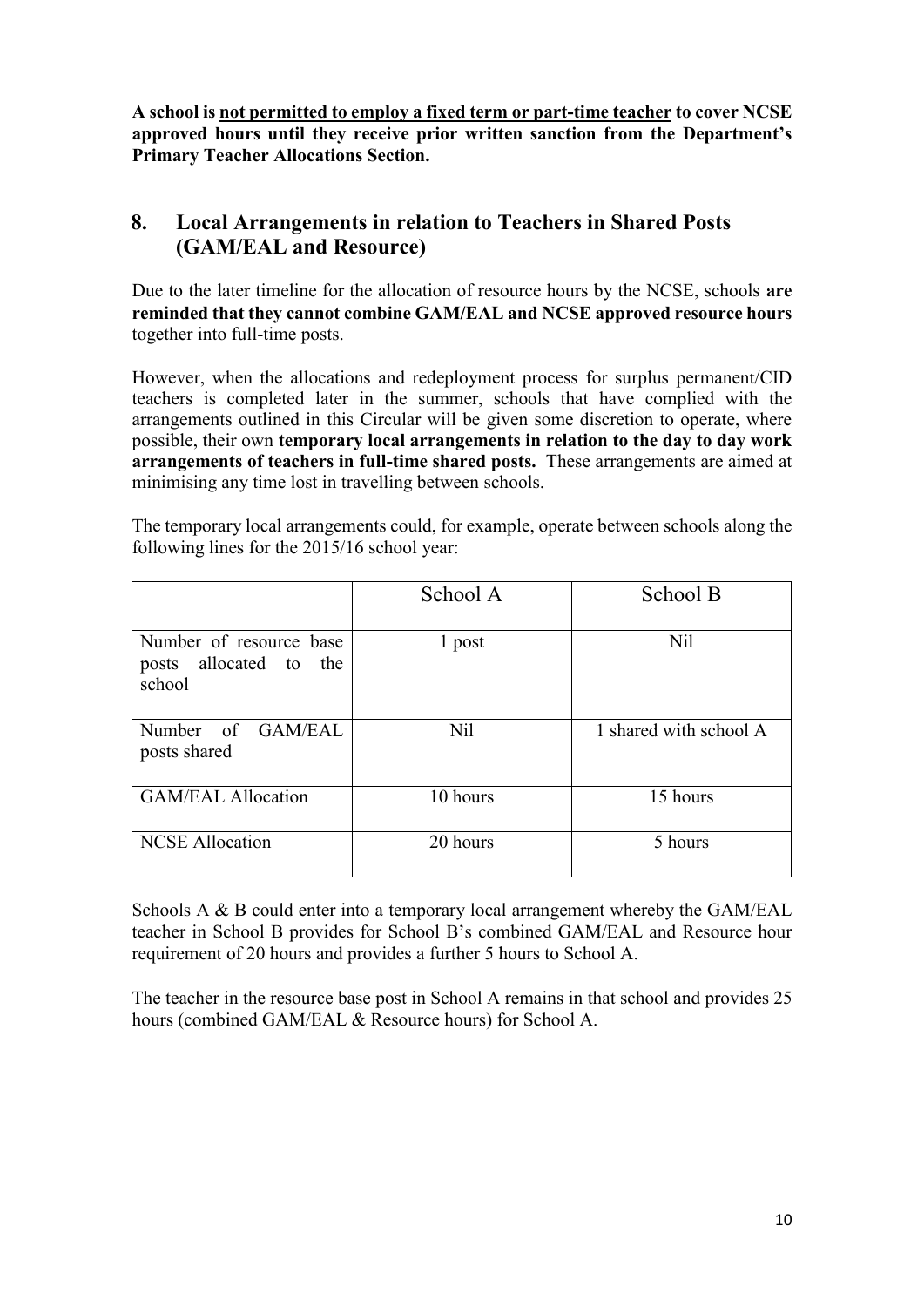## **Background detail in relation to Staffing Arrangements for the 2015/16 school year**

### **1. Redeployment Arrangements**

**It is important for schools to note that while the main panel is in operation, permanent and fixed term teaching vacancies can only be filled from the relevant main redeployment panel**.

Boards of Management are not permitted to commence a recruitment process to fill a permanent or fixed term teaching vacancy (this includes replacing a teacher on career break, on secondment, on job sharing arrangements and filling a fixed term (temporary) EAL post) in any other manner until the Department is satisfied that vacant positions are not required for the redeployment of any remaining permanent/CID holding teachers on a main panel.

The timing of when teaching vacancies can be filled in any other manner will depend on how quickly permanent/CID holding teachers are redeployed into vacancies. The Department will publish regular panel updates on its website which will inform schools and teachers of progress being made on the redeployment of permanent/CID holding teachers.

## **2. Contract of Indefinite Duration (CID)**

Schools should not submit CID forms to the Department at this stage. The timeline for doing this will be determined following the publication of a separate Circular letter on the implementation of the recommendations in the Report of the Expert Group on Fixed-term and Part-time employment in primary and second level education. This Expert Group was chaired by Peter Ward, SC and the report was published in September 2014.

The Department is currently engaged with the relevant stakeholders in relation to the implementation of the report with the focus on the recommendations due to be implemented at the commencement of the 2015/16 school year. The Circular letter implementing those recommendations will be published on the Department's website.

## **3. Holding Open a Vacancy**

Schools that are given provisional approval for a teaching post(s) on the basis of projected enrolments for September 2015 must keep open one vacancy (which can be either a permanent or a fixed-term vacancy) to cater for the redeployment of any surplus permanent teachers that arise later in 2015 (either in the school with the provisionally approved post or in a neighbouring school).

This applies to provisionally approved school posts, as follows: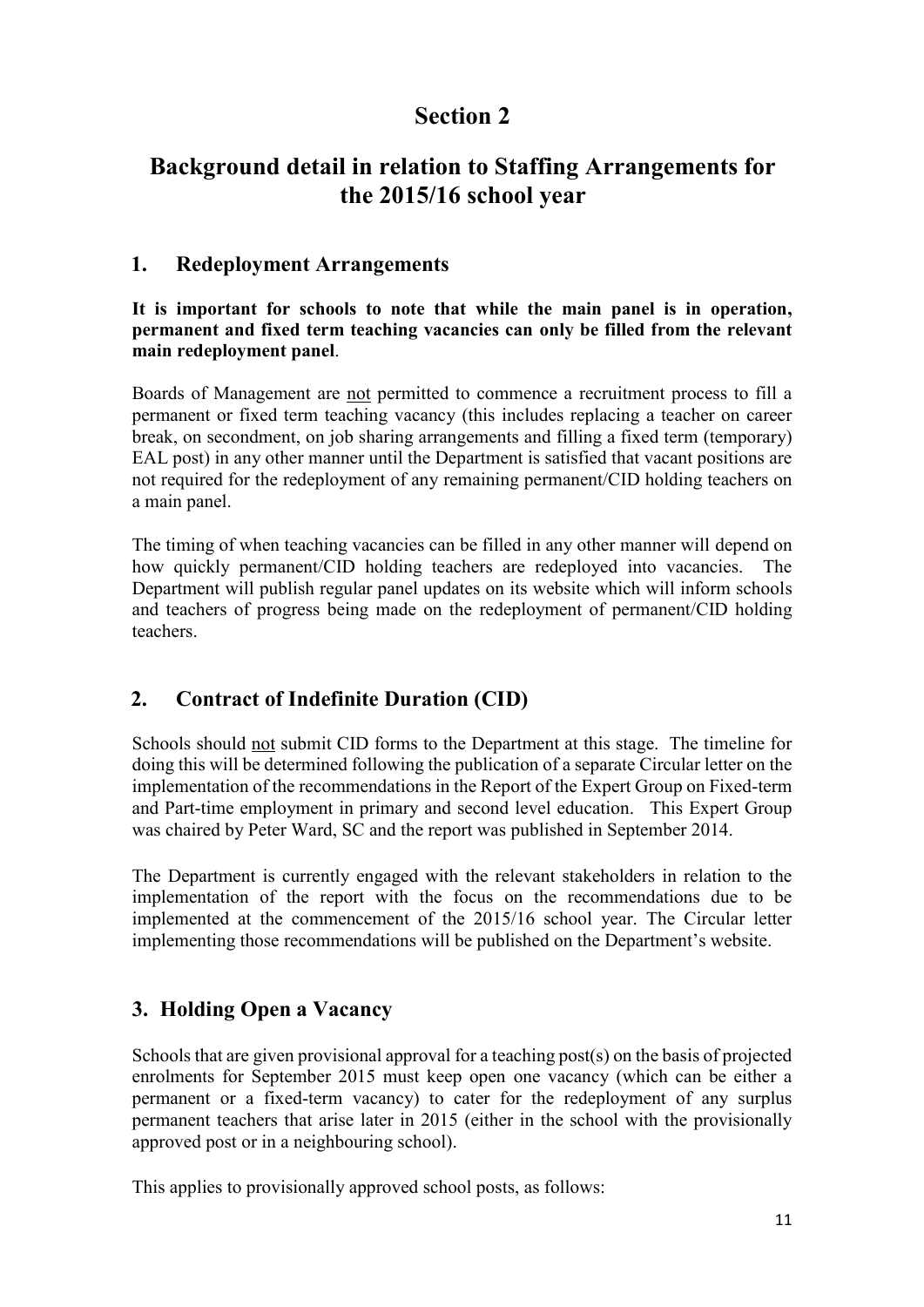- a developing school post
- a post approved under the staffing appeals criterion for small schools
- a post approved under the staffing appeals criterion for alleviating some of the pressure on class sizes at infants level for primary schools that make a significant contribution by absorbing demographic growth
- a temporary post approved under the staffing appeals criterion for EAL support

Only one of the above vacancies in a school is required to be kept open. The requirement to keep open a vacancy does not arise if all the permanent and fixed term vacancies in the relevant schools are filled by surplus permanent/CID holding teachers from the main redeployment panel.

A vacancy that is being kept open can only be filled on a fixed-term basis to Friday 23 October 2015.

As early as possible in October, the Department will inform the relevant school(s) whether this vacancy is required to facilitate the redeployment of a surplus permanent/CID holding teacher. If the post is required for the redeployment of a surplus permanent/CID holding teacher, the fixed-term contract must cease on 23 October 2015.

If the post is not required for the redeployment of a surplus permanent teacher, it can be filled at that stage in the normal manner. However, it is important to note that schools cannot commence the advertising and recruitment process for those vacancies until the Department has confirmed that it is not required for the redeployment of a surplus permanent/CID holding teacher. It is important that these arrangements are reflected in the contract for the fixed-term post.

**The latest date for filling a permanent post on a permanent basis (and in accordance with the terms of this circular) is Monday, 2 November 2015 (the teacher must be appointed to the school on or before this date).** 

Thereafter, a permanent post may be filled only on a fixed-term basis (and in accordance with the terms of this circular) unless the appointee is a permanent/CID holding teacher from the main redeployment panel.

These arrangements do not apply to Principal posts which will continue to be filled in the normal manner on a permanent basis.

## **4. Valid Enrolments**

The number of mainstream class teachers appropriate to a school for the 2015/16 school year is determined by reference to the school's valid enrolment on 30 September 2014. The schedule of enrolment of pupils required for the appointment and retention of mainstream class teachers for the 2015/16 school year is attached at Appendix [A.](http://www.education.ie/en/Circulars-and-Forms/Active-Circulars/cl0013_2013_appendix_A.pdf)

Only pupils who were **validly** enrolled on 30 September 2014 are taken into account for the purpose of determining staff numbers. In this regard the terms of Department Circulars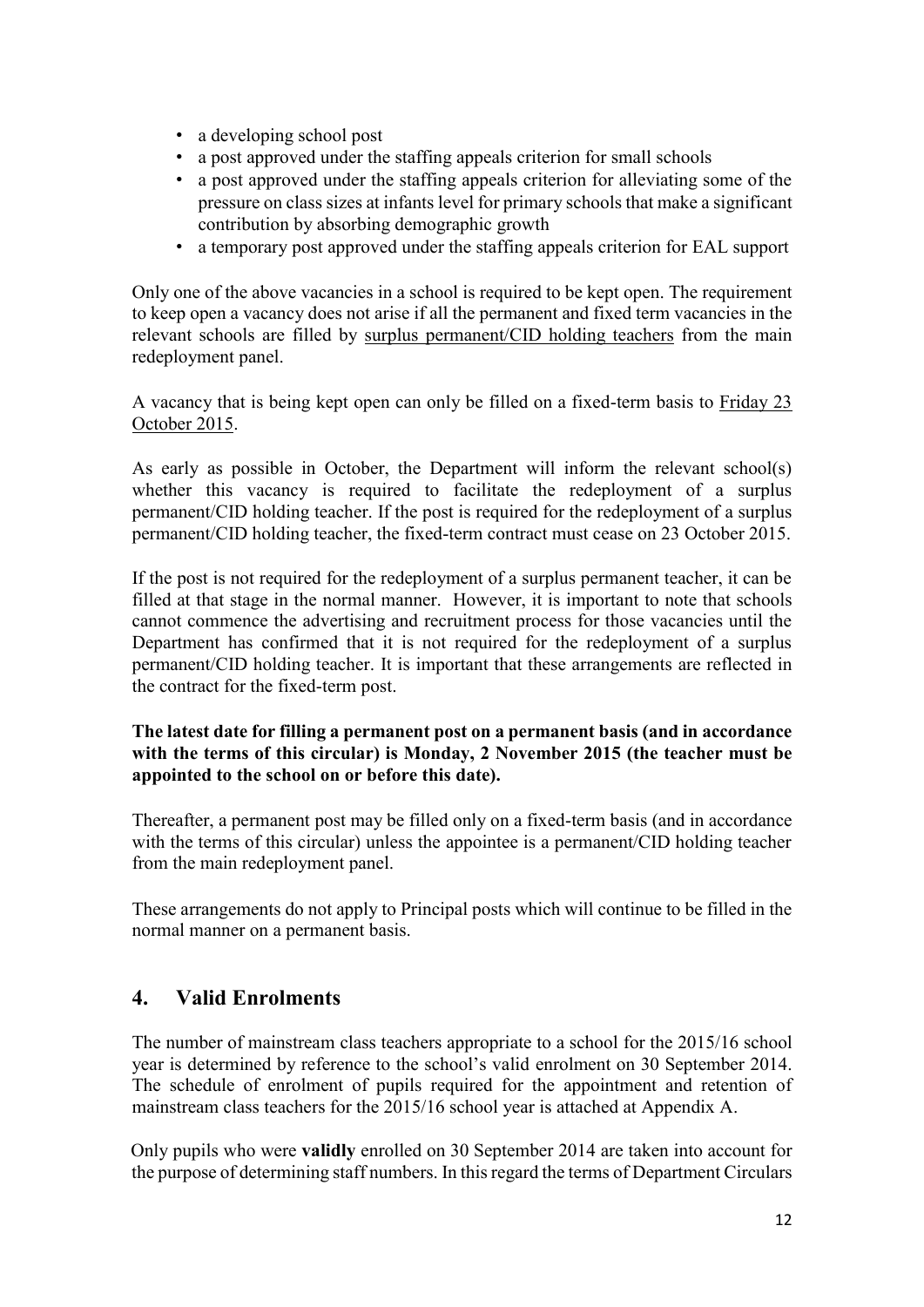[24/02](http://www.education.ie/en/Circulars-and-Forms/Active-Circulars/PC24_02.doc) - Determination of Valid Enrolment in Primary [S](http://www.education.ie/en/Circulars-and-Forms/Active-Circulars/PC24_02.doc)chools [-](http://www.education.ie/en/Circulars-and-Forms/Active-Circulars/PC24_02.doc) and [32/03](http://www.education.ie/en/Circulars-and-Forms/Active-Circulars/pc32_03.pdf) [–](http://www.education.ie/en/Circulars-and-Forms/Active-Circulars/pc32_03.pdf) Retention of Pupils in Primary Schoo[ls](http://www.education.ie/en/Circulars-and-Forms/Active-Circulars/pc32_03.pdf) - must be adhered to. Schools are reminded that a child must not be allowed to attend or be enrolled in a primary school before the fourth anniversary of his/her birth.

Pupils retained on the school register on 30 September for the purpose of compliance with the Education and Welfare Act, 2000 should not be counted towards valid enrolment for the purpose of determining staff numbers.

It is important to note that valid enrolments are only those pupils that are enrolled on 30 September and who are expected at that stage to continue to be enrolled in the school for the duration of the school year. If there are any short-term enrolments in the school (including pupils from another country that are temporarily enrolled to help improve their standard of English or where it is known that pupils will transfer to another school shortly after 30 September) these pupils cannot be included in the enrolment return from the school.

Boards of Management and Principal Teachers are reminded about the importance of ensuring the accuracy of enrolment returns to the Department. They have a responsibility to immediately notify the Department of any error or irregularity in their enrolment returns. The Department's standard policy for cases that involve any deliberate overstatement of enrolments is to refer them to An Garda Síochána.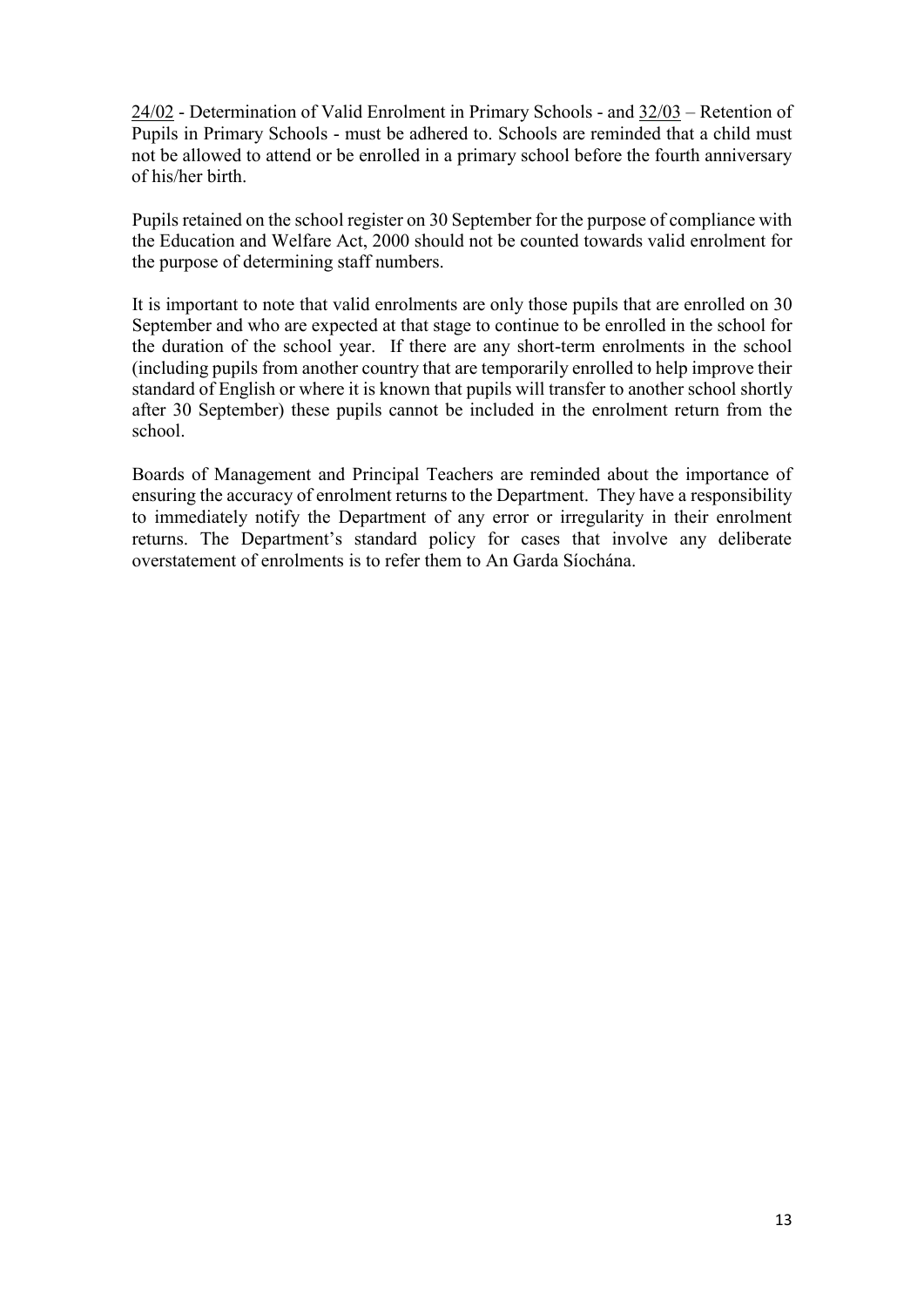# **Redeployment Arrangements for the 2015/16 school year**

The detailed redeployment arrangements are set out in **FAQ** format on the Department website.

The redeployment arrangements involve the following:

## **1. Redeployment process for permanent/CID holding teachers**

- **(i)** Each main panel is created for permanent/CID holding teachers in order to ensure that vacancies are offered in the first instance to these teachers. It is envisaged that the main panels will be published in end-March/start of April, 2015. The latest date by which schools must have offered their vacancies to teachers on the main panel is 1 May, 2015. Thereafter, Panel Officers will be appointed to facilitate the redeployment of any remaining surplus permanent/CID holding teachers.
- **(ii)** Teaching vacancies must be offered prior to 1 May, 2015 to permanent/CID holding teachers on a main panel in the following order of priority:
	- a. Permanent vacancies within the panel area (e.g. diocese)
	- b. Specified-purpose vacancies and fixed-term vacancies within the panel area (e.g. diocese) that are for the duration of the full school year or are sanctioned on or before the first working day of November and are for the duration of the remainder of the school year.
- **(iii)** Surplus permanent/CID holding teachers may opt to accept a post outside the 45km radius and this can help reduce the requirement for the operation of the contingency arrangements set out at No. 2 and No. 3 below.

## **2. Inter-diocesan redeployment**

Where the arrangements outlined at No. 1 above do not bring about the redeployment of all surplus permanent/CID holding teachers on a diocesan panel, all posts remaining vacant in schools in adjoining dioceses must be available to those teachers, with the filling of those post(s) to be achieved through inter-diocesan co-operation on a fixed-term basis.

## **3. Redeployment arrangements for any residual surplus permanent/CID holding teachers**

If, following the processes outlined at  $1 \& 2$  above, there are any residual surplus permanent/CID holding teachers, additional arrangements will be required to facilitate their redeployment into vacancies in schools.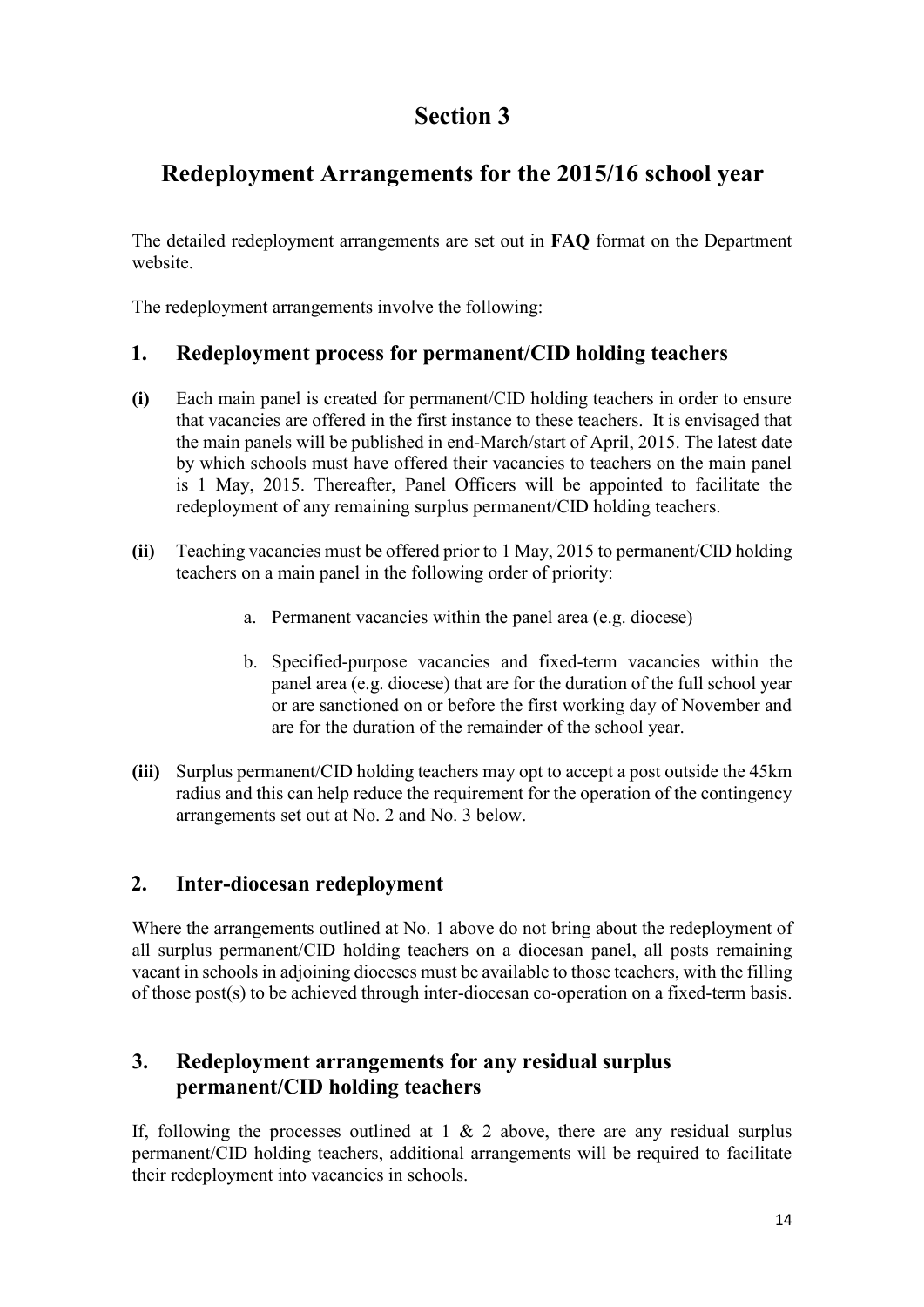These additional arrangements will be used only in those cases where no viable alternative options are available for the redeployment of the remaining surplus permanent/CID holding teachers. The precise arrangements to be used will be determined on a case by case basis in discussions with the relevant education partners and the relevant Patron. The following principles will be used for the operation of these arrangements:

- (i) In the first instance the position will be examined on whether any flexibility in the Haddington Road Agreement 2014-2016 in relation to the 45km radius for redeployment can be appropriately applied as a means of redeploying the surplus permanent/CID holding teacher to a school of the same patronage.
- (ii) In the second instance the scope for the redeployment of the surplus permanent/CID holding teacher to be achieved on an elective basis will be examined through the teacher applying to be placed on a panel of a different patronage. It will be a matter for the relevant patron to consent to this application.
- (iii) If no other viable option is available then a temporary assignment to a vacancy in a school of a different type of patronage will be made. This temporary assignment will be for the duration of the relevant school year. Any teacher on a temporary assignment in this manner will retain their existing panel rights for the relevant redeployment panel for their original school. Such teachers will not acquire panel rights in respect of the redeployment panel associated with the school of temporary assignment. These teachers will be required to adhere to the requirements of the Board of Management in relation to its obligation to uphold the ethos of the school, consistent with law.

The Department's approach in relation to the operation of the residual arrangements outlined will be to seek agreement through consensus. In this regard there will be ongoing consultation with all the relevant stakeholders in relation to the operation of the redeployment process.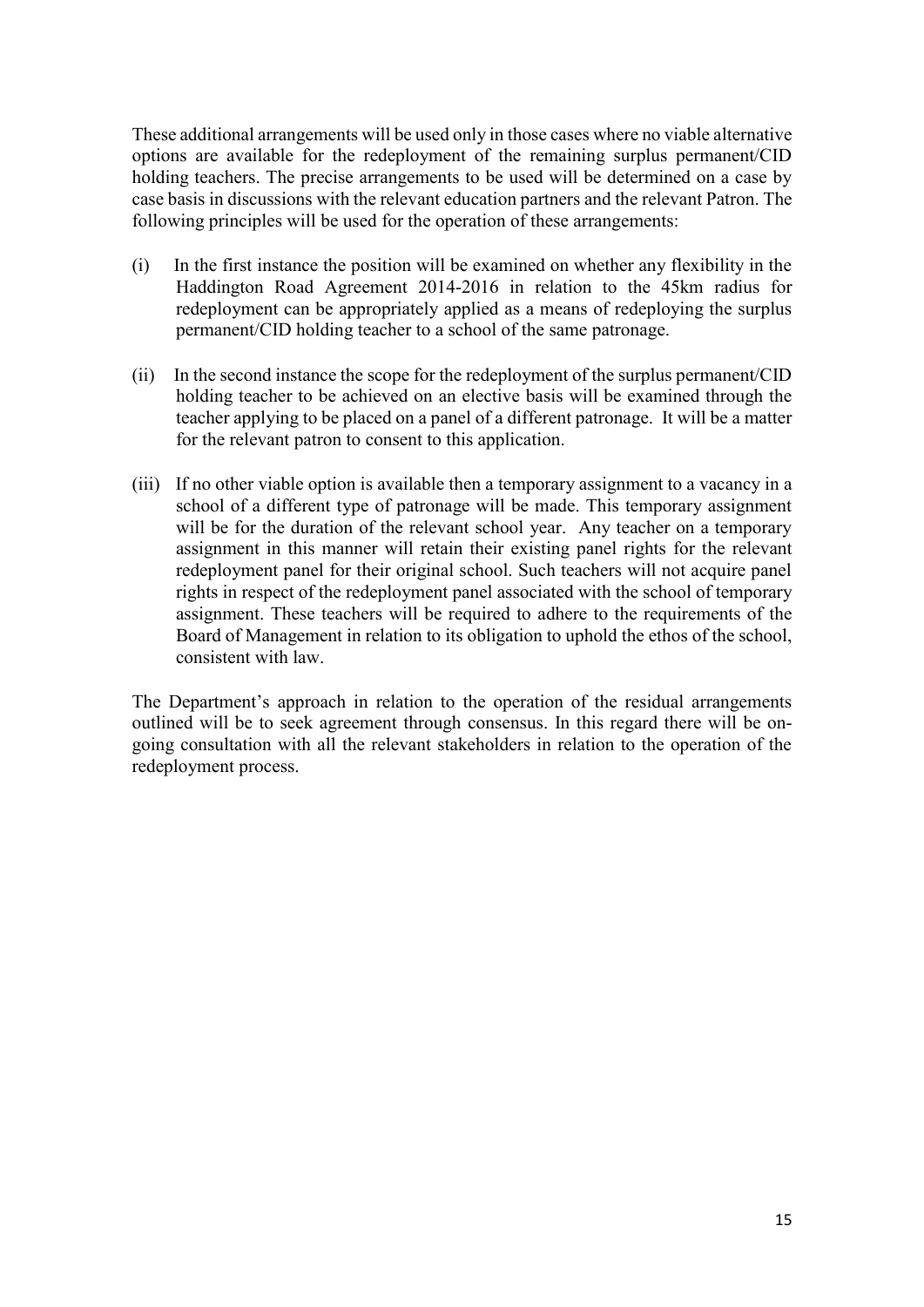# **Primary Staffing Appeals Board**

## **1. Arrangements for 2015/16 School Year**

The Appeals Board, which operates independently of the Minister and the Department, will review appeals for the 2015/16 school year. The appeals criteria are set out at **4**  below.

The first meeting of the Staffing Appeals Board to deal with appeals for the 2015/16 school year will be held in March. Further meetings will be held in May and October 2015.

The closing dates for submission of staffing appeals for the first meeting of the Staffing Appeals Board is **Friday 6 March, 2015**.

The closing dates for submission of staffing appeals and dates of future meetings will be posted on the Department website in due course.

**Please note that closing dates will be strictly adhered to and accordingly, appeals received after a particular closing date will not be considered by the Board at that meeting.** 

Appeals must be submitted to Primary Teacher Allocations Section, Department of Education and Skills, Cornamaddy, Athlone, Co. Westmeath, on the standard application form, clearly stating the criterion under which the appeal is being made. Please mark the envelope "Staffing Appeals".

The standard application form is available at **[Appendix F](http://www.education.ie/en/Circulars-and-Forms/Active-Circulars/cl0005_2015_appendix_f.pdf)**[.](http://www.education.ie/en/Circulars-and-Forms/Active-Circulars/cl0005_2015_appendix_f.pdf)

The DEIS status of a school will be taken into account in any appeal application.

## **2. Ombudsman**

In light of amendments to the Ombudsman Act 2012, any school taking the view that the Primary Staffing Appeals Board has not applied the appeals criteria fairly to its appeal may submit a complaint to the Ombudsman.

The role of the Ombudsman in relation to any appeal is to review that the Appeal Board dealt with it fairly and in accordance with the appeals criteria. It is not therefore an avenue for schools to seek additional resources.

The Office of the Ombudsman can be contacted at [www.ombudsman.gov.ie](http://www.ombudsman.gov.ie/en)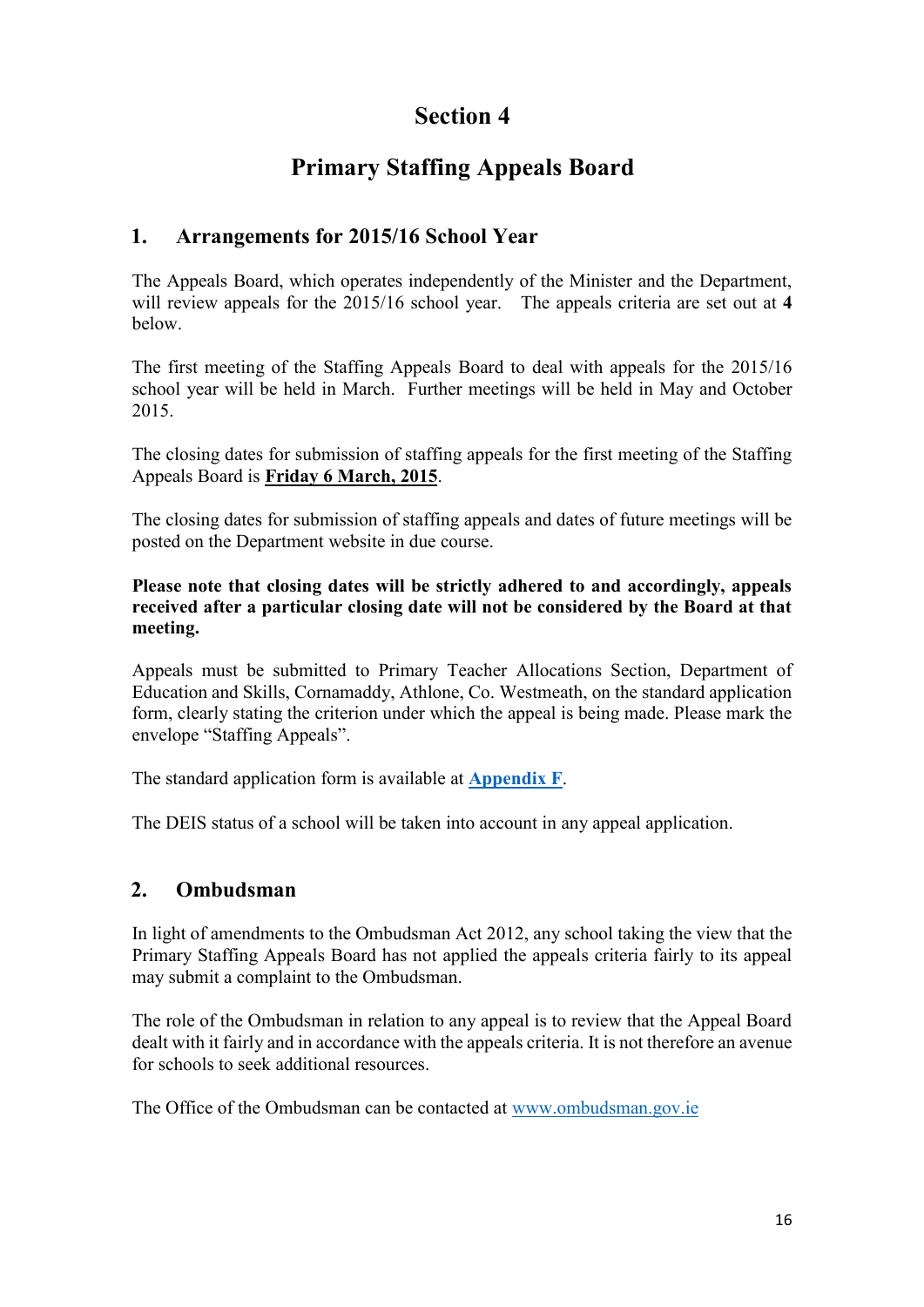## **3. A Board of Management may appeal only once in a particular case**

The Appeals Board's adjudication will be regarded as a final determination in relation to the post(s) and no further applications to the Appeals Board in respect of the 2015/16 school year shall be considered unless there is change in the circumstances of the school.

## **4. Appeals Criteria**

The Appeals Board may determine that a departure from the staffing schedule is necessary in the circumstances outlined at (a) to (g) below:

### **a) Exceptional accommodation difficulty**

Where a departure from the staffing schedule is warranted to meet exceptional accommodation difficulties. The school must demonstrate to the Board's satisfaction why an additional teaching post is warranted to meet the exceptional accommodation difficulty.

### **b) October 2014 enrolment**

Where the Appeals Board is satisfied, on the basis of verifiable evidence, that the required pupil numbers were enrolled in September\* or October 2014, but due to circumstances outside the control of the school were not enrolled on the 30 September, 2014. However, for staffing purposes, a pupil can be included in the enrolment of only one school in any school year\*\*.

- \*A pupil who leaves the school before 30 September and does not return to the school in the school year will not be eligible for consideration under this criterion.
- \*\* In the event that the school in which the pupil was enrolled on 30 September can verify that the pupil did not need to be counted for the appointment or retention of a teacher in that school, the Appeals Board will consider allowing the pupil to be counted as part of the enrolment for staffing purposes in the school to which s/he has transferred.

#### **c) Developing Post based on Additional Enrolments After 30 September 2015**

This criterion applies only to those schools provisionally sanctioned for a developing post(s) which did not reach sufficient enrolments on 30 September 2015 to retain the post. As this criterion relates to verification of actual enrolment on 30 September 2015, the Appeals Board can only consider appeals under this criterion at the October Appeals Board meeting.

Where the Board considers that, in relation to the granting of a post under the **developing school criterion**, the projected pupil numbers required to retain the post were enrolled or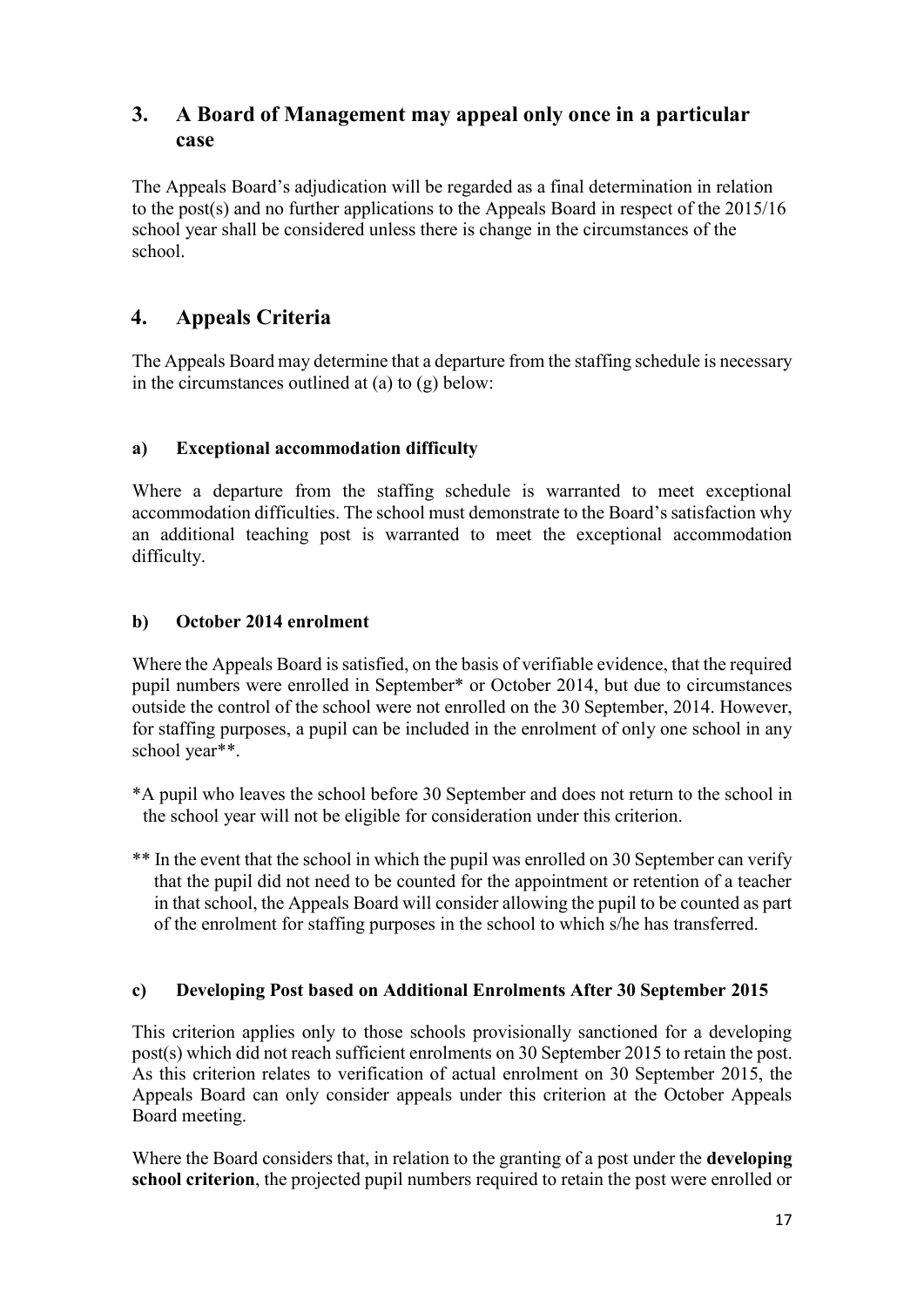are likely to be enrolled by the last day of term in December 2015, but due to circumstances outside the control of the school were not enrolled as expected on 30 September 2015.

A post allocated by the Board under this criterion will be sanctioned on a provisional basis subject to confirmation of the required enrolment being achieved before 31 December 2015. As with Criterion B, a pupil can be included in the enrolment of just one school in any school year.

In the event that the school in which the pupil was enrolled on 30 September can verify that the pupil did not need to be counted for the appointment or retention of a teacher in that school, the Appeals Board will consider allowing the pupil to be counted as part of the enrolment for staffing purposes in the school to which s/he has transferred.

#### **d) EAL support**

Where at least 20% of the total enrolment of the school is made up of pupils that require EAL (English as an additional language) support (pupils with less than B1 (Level 3) proficiency), the Board of Management can lodge an appeal for a review of the proposed allocation for pupils requiring EAL support.

Having considered the circumstances outlined by the school and having regard to the high number of pupils requiring EAL support, additional post(s) may be approved to meet the educational needs of such pupils. Schools should note that decisions by the Board, based on projected enrolments of EAL pupils, are subject to review after confirmation of 30 September, 2015 enrolment. The decision may be revised if projected enrolments do not materialise.

Schools sharing the same campus can make a joint application to the Appeals Board for an EAL post based on the combined EAL enrolment in both schools.

#### **e) Small schools**

As part of Budget 2012 measures, the pupil thresholds in small schools were increased. This appeals criterion is applicable to these schools and they may submit an appeal in either of two instances:

1. Where a school with four classroom teachers or less which is losing a classroom post for the 2015/16 school year provides supported evidence that the enrolment will increase sufficiently by 30 September 2015 to retain the post for the subsequent school year (i.e. the 2016/17 school year) the Appeals Board can allow the school to retain the classroom post. The relevant retention thresholds are set out in Appendix A.

2. Where a school with three classroom teachers or less is not gaining a classroom post for the 2015/16 school year but can provide evidence that it will gain the additional classroom post for the subsequent school year (i.e. the 2016/17 school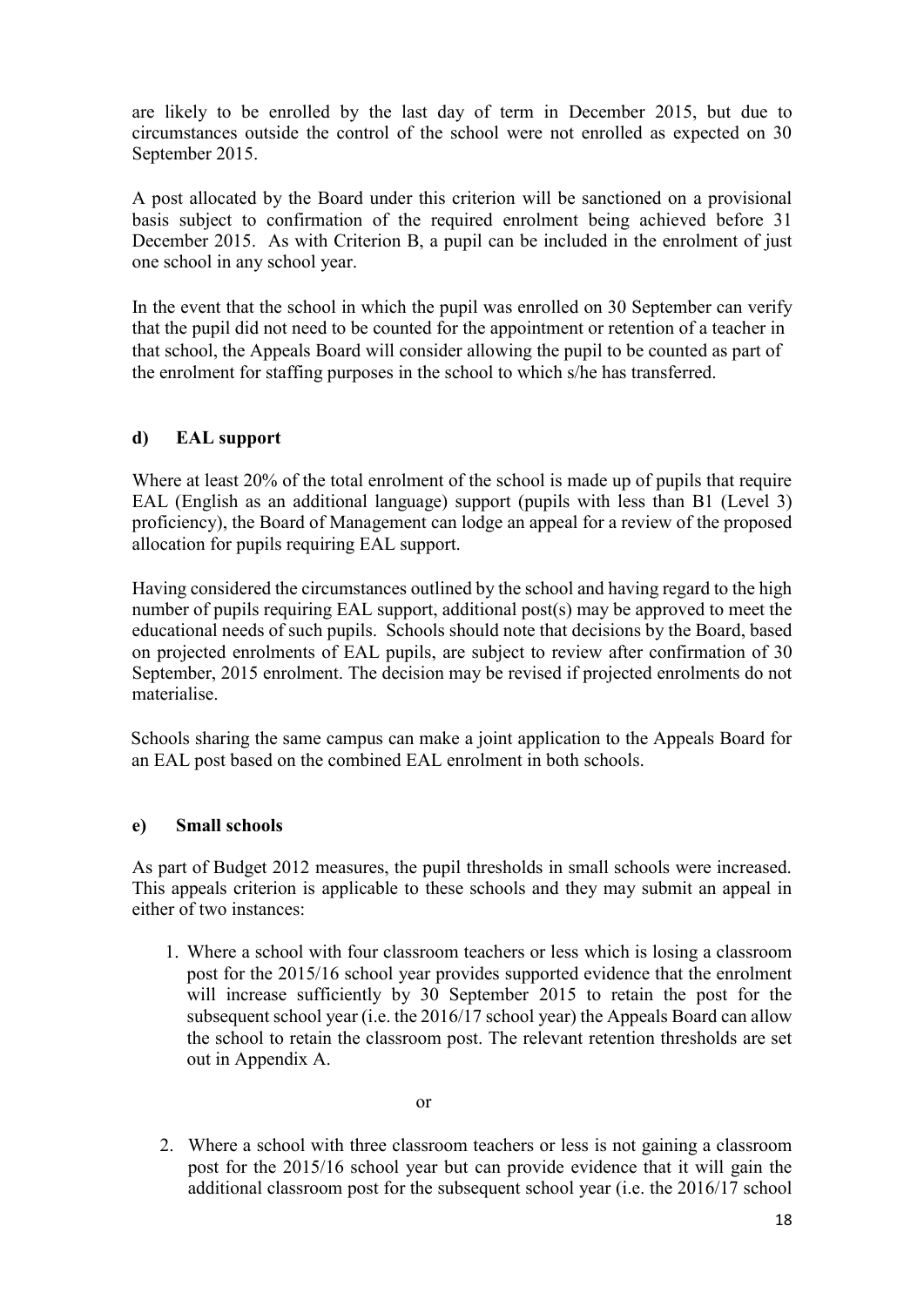year), assuming no change in the staffing schedule the Appeals Board can allow the school to gain a post for the 2015/16 school year. The relevant appointment thresholds are set out at Appendix A.

### **f) School losing 3 or more posts**

If a school is losing 3 or more posts, an application can be made to the Staffing Appeals Board with a view to seeking to have a portion of the loss in posts deferred to the 2016/17 school year on the basis that it is impacting in a particularly adverse manner on a schools' overall allocation.

#### **g) Alleviating some of the pressure on class sizes at infants level for schools that make a significant contribution by absorbing demographic growth**

This appeals criteria is targeted at schools that are not gaining an additional teaching post under the developing schools criteria but nevertheless make a significant contribution to the provision of school places which assists the response to demographic growth within their area and as a result are under significant pressure on their class sizes at infants level. A key indicator in relation to these schools is a significant increase in junior infants enrolments.

It is envisaged that these schools will typically be in areas of significant population growth. Each school should note that if it is expanding the number of intake classes which would generate a new stream, the school must have received prior approval for such expansion from both the School Patron and from the Planning and Building Unit of the Department.

Schools that meet the four criteria listed below may submit an appeal to the Appeals Board for an additional teaching post for the 2015/16 school year.

The four criteria to enable an appeal to be submitted are as follows:

- 1. The school is projecting, on a realistic basis, an increase in its overall enrolments for 30 September 2015 and the level of the projected increase:
	- a) is sufficient for the school to gain an additional teaching post for the 2016/17 school year (assuming no change in the staffing schedule)
	- b) is insufficient for the school to gain an additional teaching post for the 2015/16 school year under the Developing School Criteria
- 2. The school had an increase in its overall enrolments in each of the last 2 school years (2014/15 and 2013/14)
- 3. The number of junior infants enrolled in the school is increasing each year and it enrolled a minimum of 30 junior infants on 30 September 2013
- 4. That as a result of the increasing enrolment of junior infants, the school is under significant pressure on its class sizes at infants level (junior and/or senior infants).